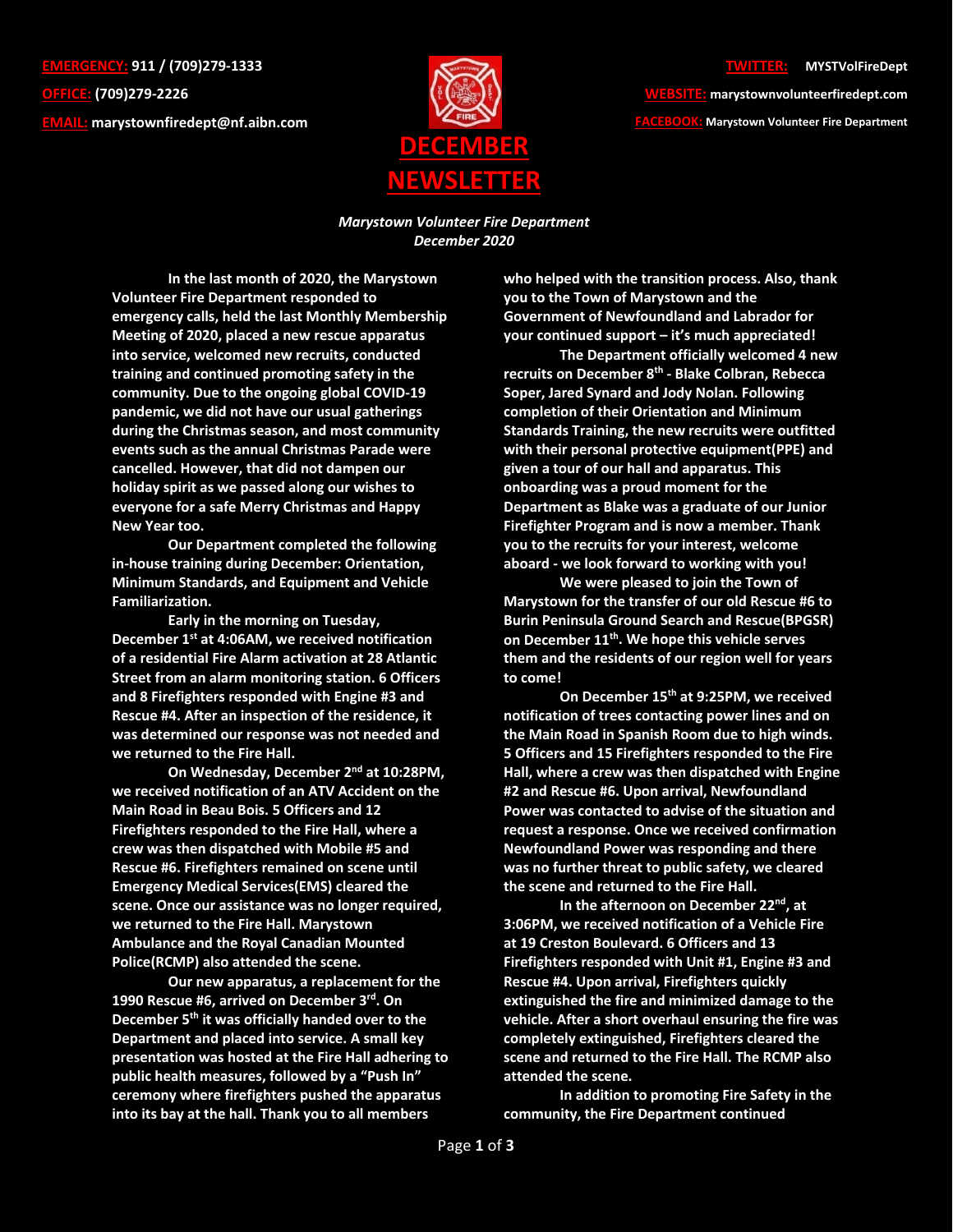**partnerships with groups like Mothers Against Drunk Driving(MADD) Burin Peninsula. Project Red Ribbon focuses on prevention of impaired driving, especially during the holidays, and we are always proud to support their campaigns.** 

**Our Fundraising Committee, led by Chairperson Richard Nolan, would like to thank the businesses and the general public who made donations and supported us in any way over the past year. With this being an extremely difficult year for fundraising activities, everything received was extremely appreciated. Merry Christmas and Happy New Year are extended to you and yours!**

**The best way to fight a fire is to prevent it from happening in the first place! Therefore, our Department places great emphasis and commitment into Fire Prevention activities and outreach every year. Again this was more of a difficult year for everything, including Fire Prevention activities which were led by Committee Chairperson Jordan Hannam. The Committee and Department would like to thank you for your continued interest in Fire Safety through 2020. Without the support of the businesses and residents in the community, Fire Prevention would not be successful. The Committee wishes you all a fire safe holiday season, with a healthy and safe 2021 to follow!** 

 **In 2020, our Firefighters continued tireless efforts for the community because we care for everyone we serve. Many hours were spent responding to emergency calls and training. Thank you to our Firefighters for everything you do every day – your dedication and resilience through this pandemic has been phenomenal. To our family members, we always appreciate your support and understanding!**

**Fire Chief Bolt, the Officers and Firefighters of the Marystown Volunteer Fire Department would like to acknowledge the awesome support the Fire Department receives from the Town of Marystown, businesses and residents year in and year out. The support we receive helps make us the Department we are, with the success that we have. This holiday season, know we appreciate you and hope it's the best one yet!** 

**On Thursday, December 31st at 4:17PM, we received notification of a Motor Vehicle Accident(MVA) on Route 210, just south of the intersection with Route 220. 6 Officers and 15 Firefighters responded to the scene with Unit #1, Ladder #1, Engine #3 and Rescue #4. Upon arrival, Fire Department response was not required and we returned to the Fire Hall. The RCMP was also on scene.** 



**Picture 1. New Rescue #6**



**Picture 2. Key Presentation for new Rescue #6**



**Picture 3. New Recruits (Left to Right) Jared Synard, Blake Colbran, Jody Nolan and Rebecca Soper**